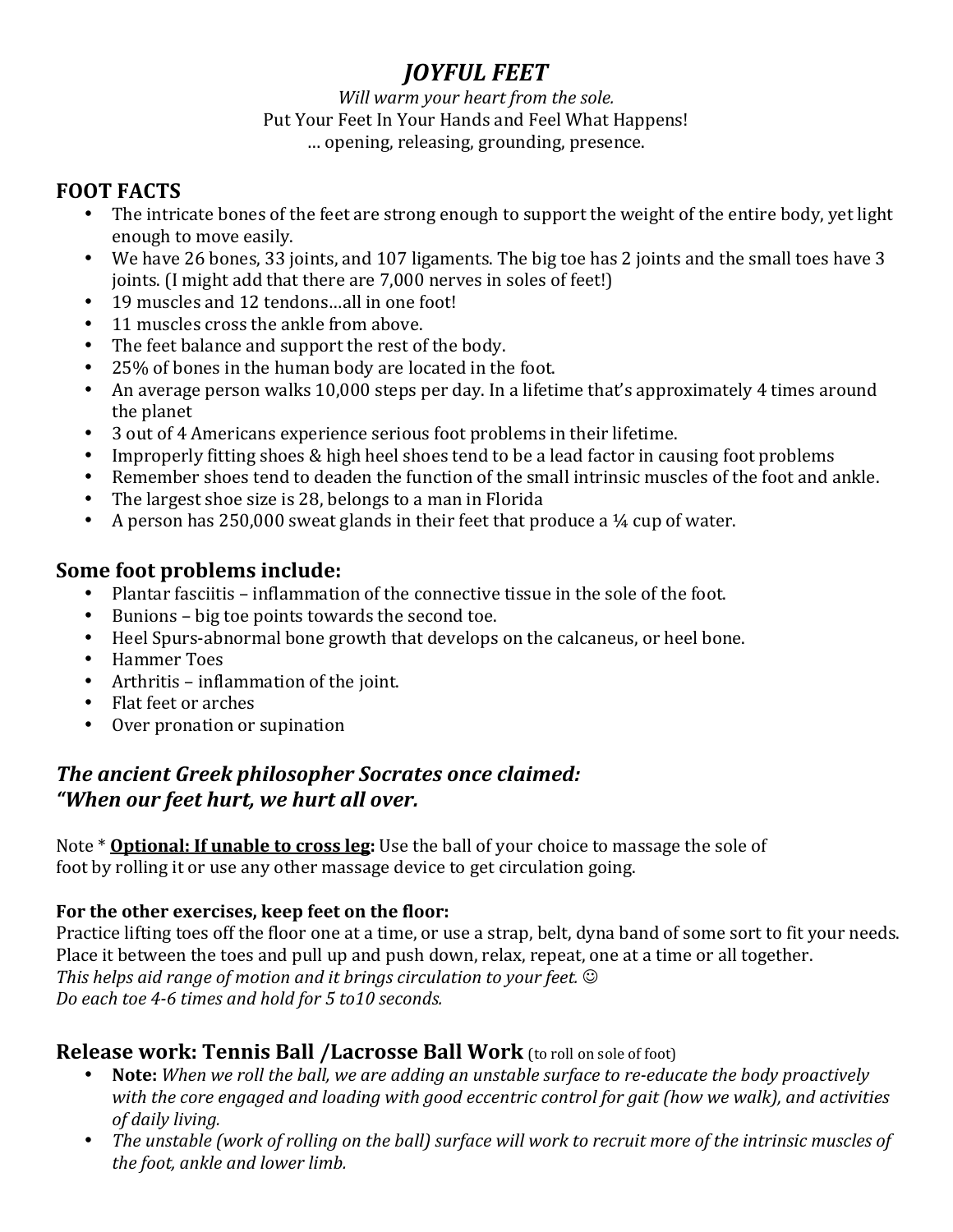\* Note: Every one has different levels of sensitivity in their feet. If ball is too hard use racket ball or other softer balls…again to fit your needs and work your way up to the harder balls to get more release.

## Rolling the ball on the sole of foot: (Standing or seated). **Keep good posture and remember to breathe!** ©

- $\cdot$  Begin by placing the ball under forefoot/toes.
- Roll from ball to heel. Heel to ball. (Try to roll ball on center, big and little toe side of the foot.)
- Roll the ball on the Heel/ Arch / Ball of foot:  $R$ oll. Hold. Push down on the ball with your weight; proceed to the arch and ball of foot. If there are tender areas hold, breathe and release! Repeat as much as you like or can tolerate.
- Place the ball under the metatarsals-- Anchor the heel on the floor, toes wrapped around the top of ball. Look to see if the metatarsals are white.
- Roll big toe to floor and baby toe to floor side to side. Try to keep your knee still and work from the ankle joint only. Remember to keep body properly aligned
- Ball mound 1st and  $5<sup>th</sup>$  metatarsal head: (press and stretch all toes, keep toes spread and shift weight forward)
- Spread the toes over the ball with the heel of foot on the floor. Use your hands to separate the toes if you need to. Take a couple of deep breaths as you press into the ball and hold with each section of the toes.

# *Stand and feel the difference in your feet!*  $\odot$

## **Release work: Using your hands:** take one foot and cross it over your thigh.

- Foot/Toe massage: (For the first 3 exercises hold toes at the base of your toe joint.)
- $\cdot$  Scissor toes
- Criss-cross toes
- Spread toes apart
- Wiggle, rotate, circle, and pull toes
- Fingers & Toes intertwined –option to pull toes back and hold/release /x3
- Arch toes to shin holding toes flexed
- Ankle circles-hold the ankle with one hand and circle with the other
- Cup your hand and hit the sole of foot several times up and down.
- Massage the lower leg using both hands.

Plantar Massage: Place leg over knee, with one hand pull toes back to shin, with the other hand massage sole of foot with hand or thumb just in front of the heel or wherever you feel you need it!

• Stand and feel the difference in the feet!  $\odot$ 

## **Strength Work: (Standing or seated) Remember to breathe! (Proper\$alignment/Steady\$hips. Focus!\$**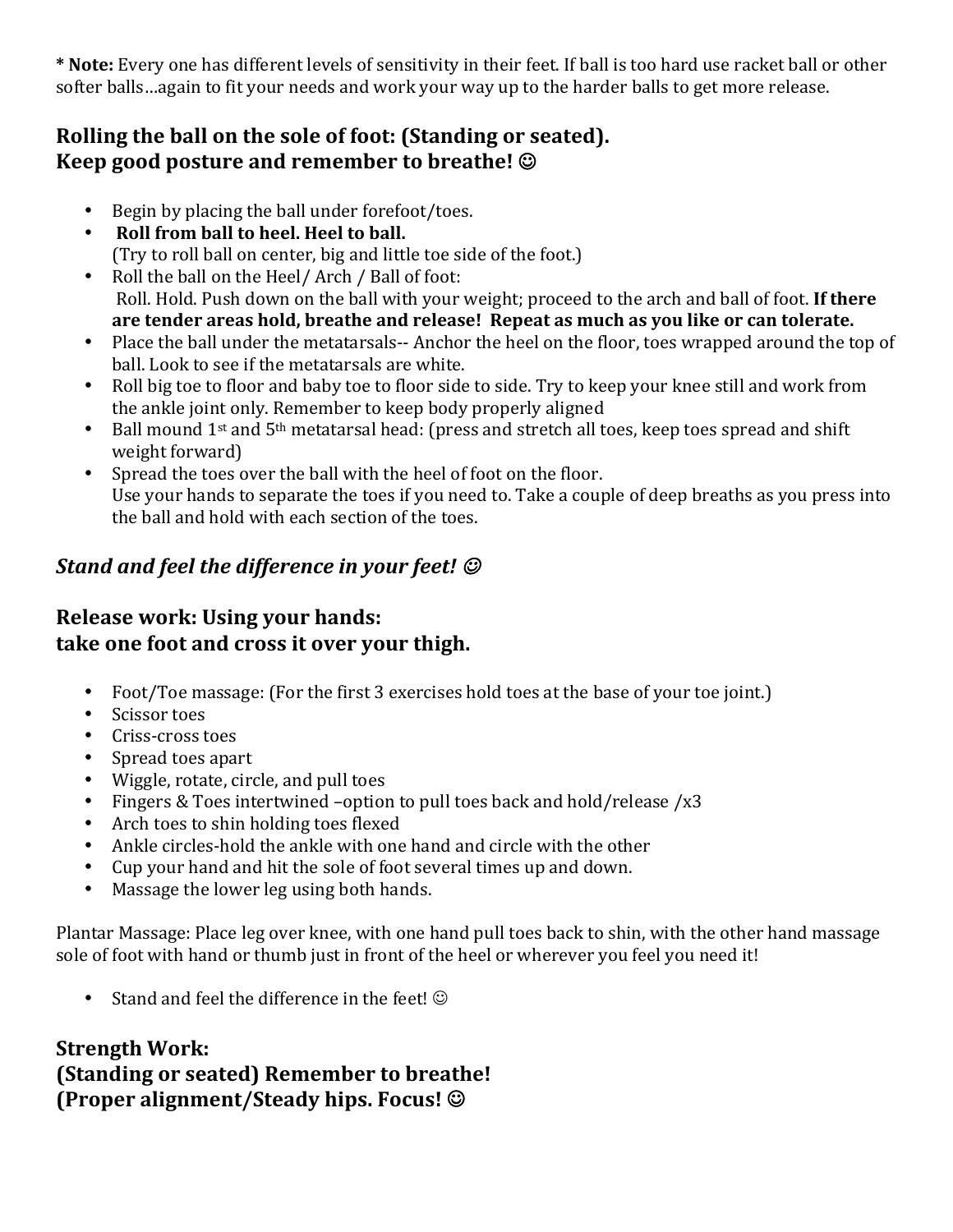### **Both feet**

- Press heel and ball of foot down; weight evenly distributed 1st and  $5<sup>th</sup>$  toe (think of suction cupping through the arch of foot.
- Lift and spread all toes (anchor thru the tripod, lift, spread, and place toes down). Try to lift big toe to little toe and put them down one at a time. Then, little toe to big toe.
- Lift only big toe/ then small toes Challenge: (brain teaser)!
- $\bullet$  Lift big toe of one foot, small toes of the other foot and then switch
- Inch worm forward and back. (Using a towel on wood floor is best).
- Standing toe rise --- hold for 10 seconds and slowly lower the heel to floor.
- Ankle Pump…lift toes up and down to floor to work the shins and calves. Hold/release.
- Point and flex with articulation (seated on chair or on floor, legs extended).
- $\bullet$  Stretch calves

#### *When we point the toes think long toes not curled toes. Work from ankle joint.*

- Ankle circles with articulation
- Foot waves (legs extended)
- Draw the alphabet with your ankles or write your name, (big case small case letters), try cursive, or texting!  $\odot$
- Toe Pick Ups—pick up things with your toes and place in bowl.
- Dyna Band/Towel Stretch--press to stretch calf (dorsiflexion), hold 30sec.

Close your eyes to awaken proprioception, focus on keeping the knee over the  $2<sup>nd</sup>$  toes...try to touch your nose with your pointer finger.

Try standing on single leg, eyes closed and touch your nose, head, ear, etc.

#### **Other remedy ideas for the feet:**

- Rubber Band --(bands around broccoli at the store) ---for bunions wrap binder around the big and second toe and pull them apart.
- Roll foot over a cold or frozen water bottle for inflammation
- Cold or hot bath
- Add epson salts, essential oils and /or lotions to help release toxins and increase circulation (therefore healing)
- Massage, Reflexology, Rolfing, Chiropractic care
- Get better shoes and/or insoles for your shoes
- Standing on one foot, notice the tiny little adjustments…try to work your way up to holding for 20 seconds.
- Then close your eyes/ hold arms out to side/ in front of you/down at your side/open eyes
- Notice and be aware, be conscious of how you walk sit and stand.
- Walking is one of the best exercises for your feet.
- If we think of our feet as the foundation of our home, then we get a pretty good picture of just how *important they are. If we don't have a solid foundation, the whole structure suffers. We know that when our feet are out of alignment, it can create a situation conductive to many health problems. For instance, if you walk favoring one foot over the other, you almost invariably throw your back out of* alignment. Conversely, if the back or spine is out of alignment, you sometimes will walk favoring one side of the body and one foot, which leads to foot problems.